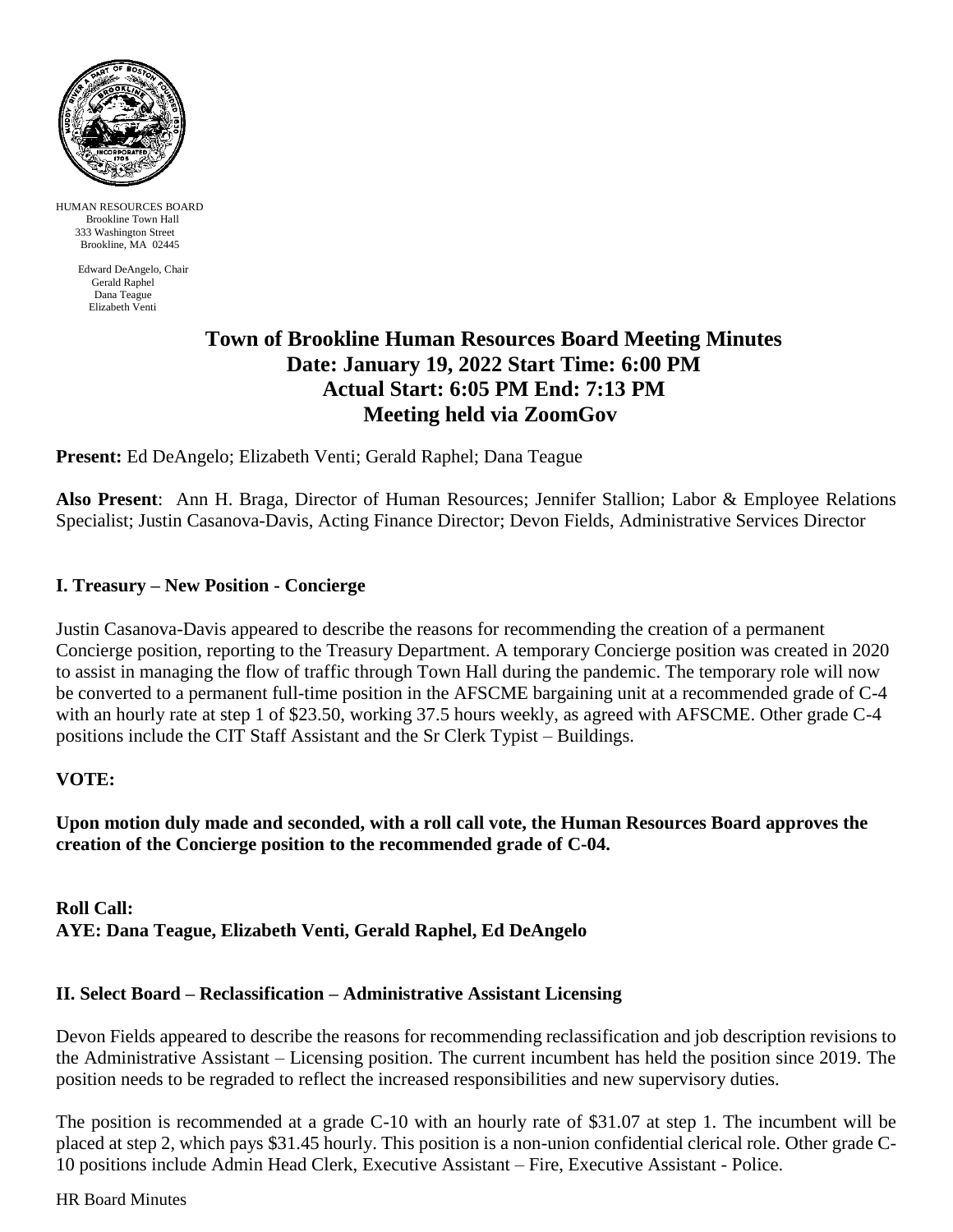## **VOTE:**

**Upon motion duly made and seconded, with a roll call vote, the Human Resources Board approves the reclassification of the Administrative Assistant Licensing with title change to Licensing Specialist at the recommended grade of C-10 and approves the job description changes as submitted.**

## **Roll Call: AYE: Dana Teague, Elizabeth Venti, Gerald Raphel, Ed DeAngelo**

## **III. Classification and Pay Plan Discussion – Excess Vacation Accruals**

Ann Hess Braga led discussion about excess vacation accruals. HR Board previously approved allowing vacation accruals to exceed the maximum due to COVID in 2020. The Select Board anticipates bringing a motion for extending accruals again for non-union employees in February 2022. Discussion centered around the pros and cons, such as the Town's liability for those who have to be paid out upon leaving the Town's employment. The Board decided to table consideration of a motion until their next board meeting so the Human Resources department could put together a list of union employees who are maxed out on their vacation accruals.

## **IV. Vaccine Mandate Policy Discussion**

The Select Board is seeking support in favor of a vaccine mandate. Discussions centered around challenges such as impact bargaining, volunteers, contractors, and the administration of medical and religious exemptions. The HR Board declined to bring a motion for support absent a finalized policy.

## **V. HR Update**

- *Vacancies* The Town has an accepted offer for a new Health Department Director and is currently interviewing candidates for Town Counsel. Candidates for Police chief are currently being reviewed. The Select Board has promoted Richard Allen to acting Police Chief.
- *Promotions* Select Board voted to give the Town Administrator temporary promotion powers for the Police department. Paul Cullinane was promoted to Deputy Superintendent, David Hill was promoted to Lieutenant, and Joseph Amendola was promoted to Sergeant.
- *HR Board vacancy*  Lori Cawthorne resigned from the HR Board to join the Library Board of Trustees. There are no applicants yet for the vacancy, but the position will be posted to the Town's social media accounts.

### **VI. Minutes Approval**

### **VOTE:**

**Upon motion duly made and seconded, with a roll call vote, the Human Resources Board approves the November 15, 2021 minutes as submitted.**

**Roll Call: AYE: Dana Teague, Elizabeth Venti, Gerald Raphel, Ed DeAngelo**

**7:13 p.m. - There being no further business, the Board voted to adjourn.**

## **Roll Call:**